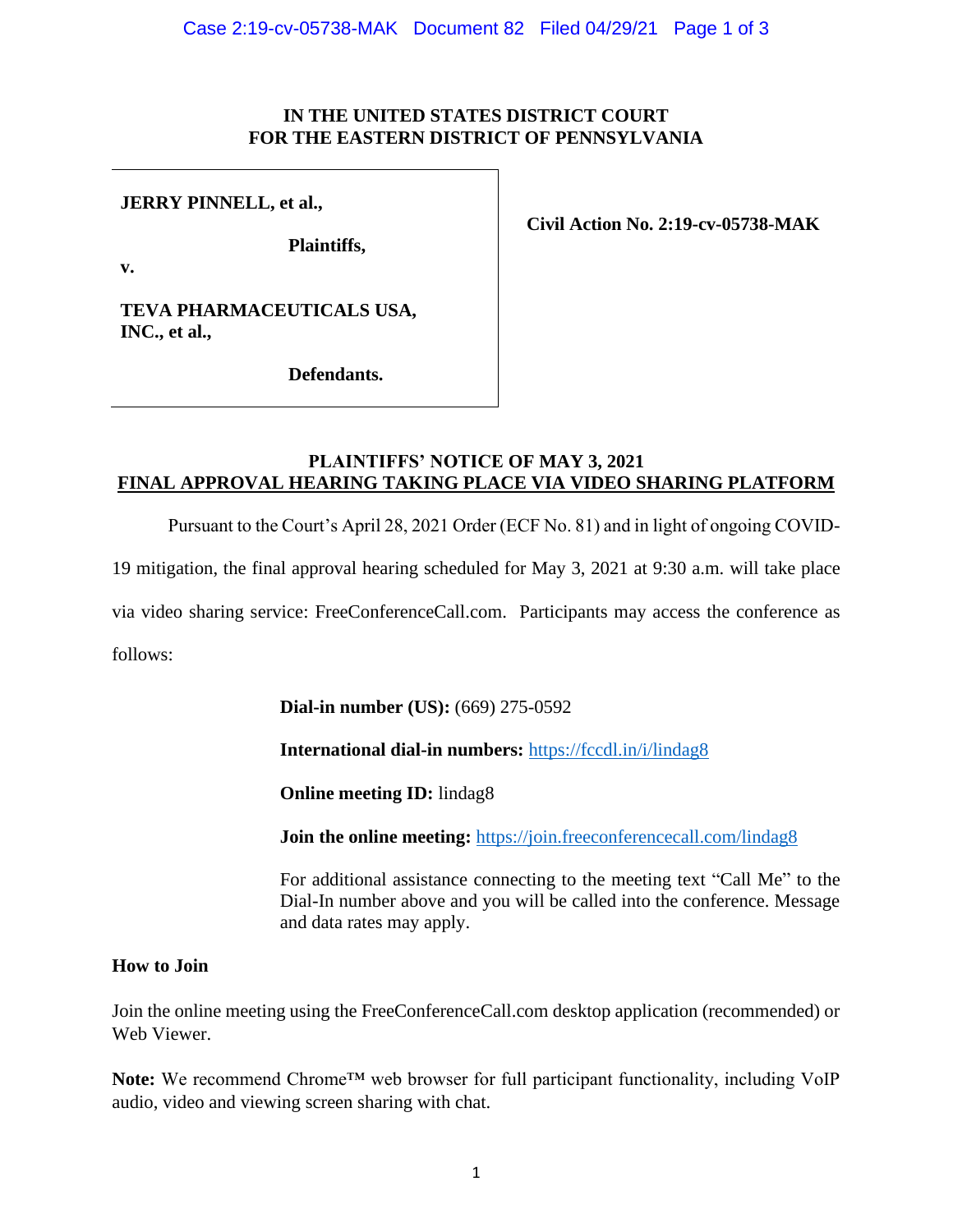What you need:

- Host's online meeting link and/or online meeting ID (desktop application only)
- If you are dialing in for the audio portion (recommended), have the dial-in number and access code ready

To join with the desktop application (recommended):

- 1. Launch the FreeConferenceCall.com [desktop application.](javascript://)
- 2. Click **Join** and enter your name, email address and the host's online meeting ID.
- 3. Join the audio portion of the online meeting by first clicking **Phone** on the Meeting Dashboard. Then click **Telephone** and call the dial-in number and enter the access code followed by **pound** or **hash (#)** or **Mic & Speakers** and **Connect Now** to connect through VoIP.

To join with Web Viewer (no download necessary):

- 1. Open the online meeting link in a browser to load Web Viewer.
- 2. On the Web Viewer pop-up window, enter your name and email address and click **Join**.
- 3. Click **Phone** and/or **Camera** on the Meeting Dashboard then follow the prompts to connect with audio and/or video. You will be placed on hold until the next participant arrives.

**Note:** To share your screen, use Chromebook for full participant functionality or download the desktop application by selecting **Info** on the Meeting Dashboard and clicking **Download Desktop**  App. You can also download the desktop app anytime by going to FreeConferenceCall.com and clicking **Get Desktop App** at the bottom of the page.

The FreeConferenceCall.com Participant Reference Guide is attached hereto as Exhibit A.

This notice will also be available on the settlement website:

[www.TevaERISASettlement.com.](http://www.tevaerisasettlement.com/)

DATED: April 29, 2021 Respectfully submitted,

*/s/ Mark K. Gyandoh* Mark K. Gyandoh, Esquire Donald R. Reavey, Esquire Gabrielle Kelerchian **CAPOZZI ADLER, P.C.** 312 Old Lancaster Road Merion Station, PA 19066 Telephone: (717) 233-4101 Facsimile: (717) 233-4103

*Class Counsel*